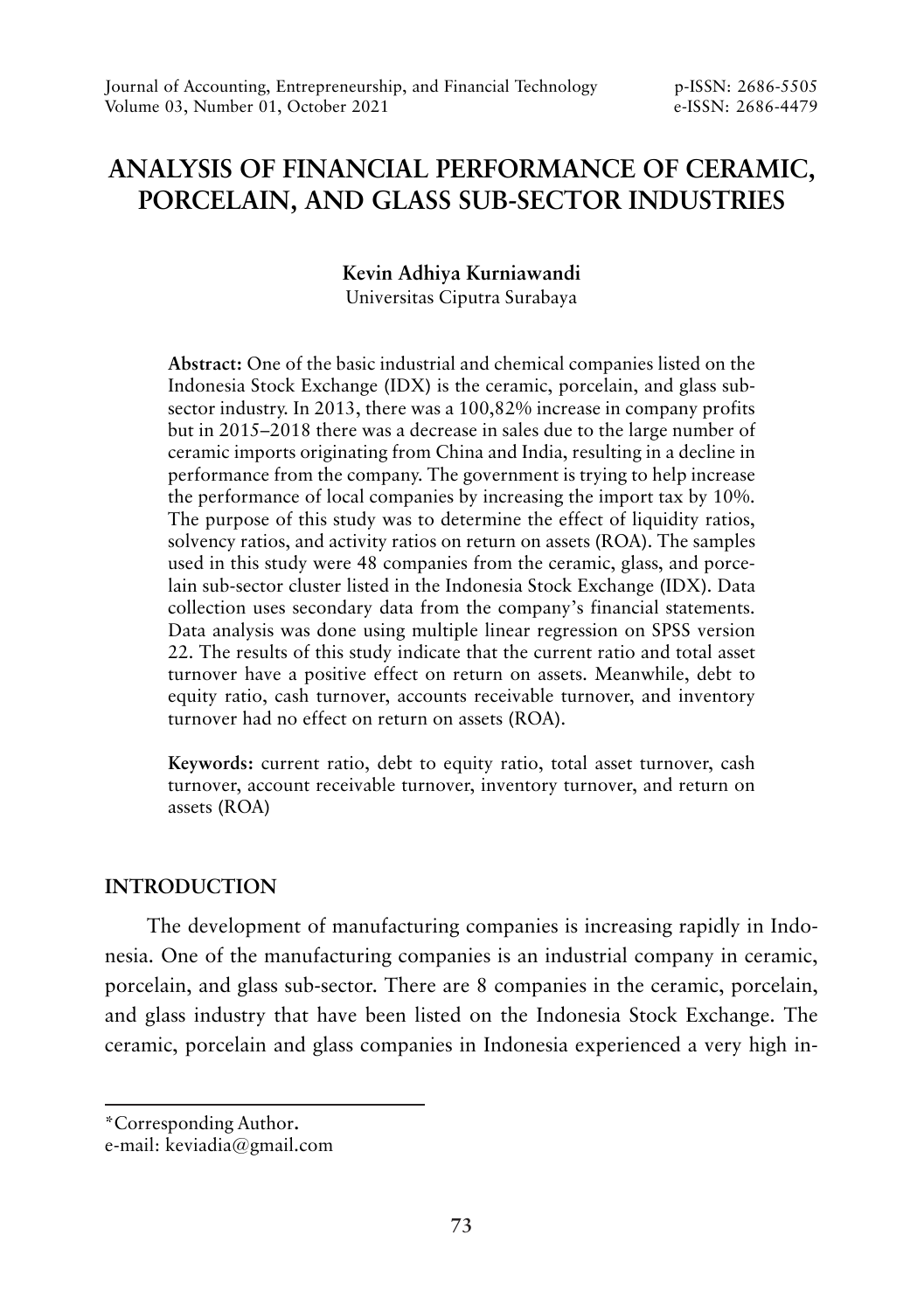crease in 2013. The increase in profit occurred in 2013 at the Association of Indonesian Ceramics, Tbk. by 100,82%. An increase in profits shows that the market in Indonesia is developing with 2 types of products, namely local and imported products. The development of ceramic, porcelain, and glass industrial companies in Indonesia led to competition between companies. However, there was also intense competition between local products and imported products. The competition between the two products had prompted the government to take action to reduce the number of imported goods in Indonesia. Not only that, but the government also increased the tax rate by 10% for imported ceramic goods in 2018. The policy towards increasing taxes on imported goods has an impact on sales in 2019 which had increased by 9%. The increase in sales was able to provide an assessment of company performance measured through several ratios. Financial performance appraisal can be measured through financial reports provided by the company. Assessment of company performance can be seen from various aspects and one of them is the profit growth generated by the company each year. Ratios that can measure company performance are the ratio of profitability, solvency, liquidity, asset management, debt management, and market value (Brigham & Houston Joel, 2018). Seeing the company's performance is very important, so this study aims to determine the company's financial performance and assessment of companies in the ceramic, porcelain, and glass industry.

Previous research conducted by (Hantono et al., 2019) resulted in the conclusion that CR, DER, accounts receivable turnover, cash turnover, and inventory turnover had an influence on ROA. The results of this study are in line with the research from (Nurafika & Almadany, 2018) cash turnover and inventory turnover have a positive effect on ROA, but accounts receivable turnover has no effect on ROA. Research conducted by (Wulandari et al., 2020) showed that CR and TATO have a positive effect on profitability, and DER, cash turnover has no effect on profitability. The results of this study are not in line with the research by (Angelina et al., 2020), stating that CR has an effect on ROA, but DER, TATO, and cash turnover have no effect on ROA. Previous research conducted by (Riski, 2018) resulted in the conclusion that CR and TATO have an effect on ROA. The results of research conducted by (Novitasari & Mahardhika, 2019) stated that DER and long-term debt to equity ratio has a negative effect on ROE.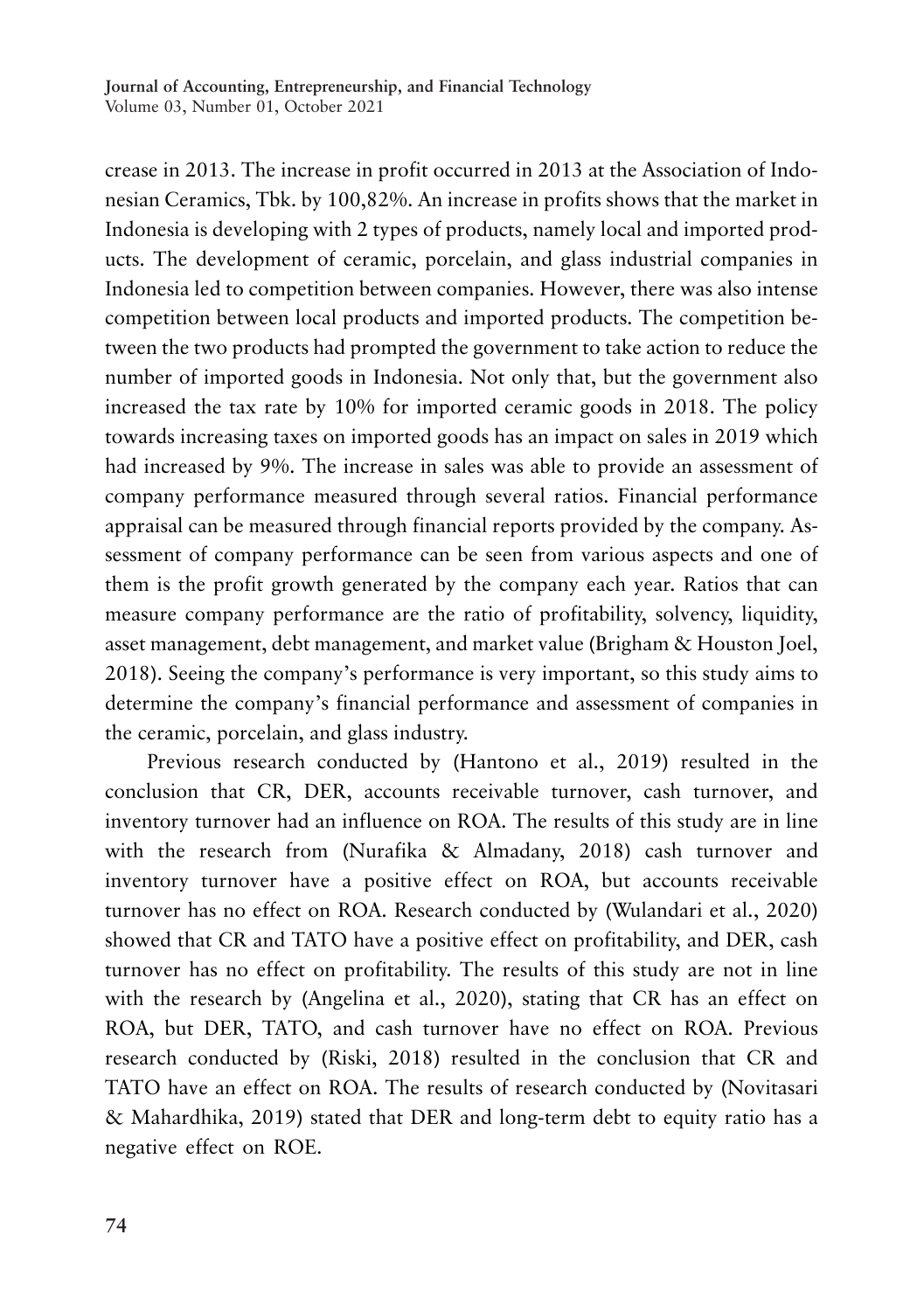Based on the introduction above, the aim of this study is to determine the effect of CR, DER, TATO, cash turnover, accounts receivable turnover, and inventory turnover on ROA. There are 6 hypotheses in this study, namely:

 $H_1$ : CR has a positive effect on ROA

- $H_2$ : DER has a positive effect on ROA
- $H_3$ : TATO has a positive effect on ROA
- $H_4$ : Cash turnover has a positive effect on ROA
- $H<sub>5</sub>$ : Receivable turnover has a positive effect on ROA
- $H<sub>6</sub>$ : Inventory turnover has a positive effect on ROA

## **METHOD**

This research is a quantitative study by examining the effect of CR, DER, cash turnover, inventory turnover, and accounts receivable turnover on ROA. The type of data used is the company's financial statements from 2012–2019. Financial reports are obtained from the official company website as well as the Indonesia Stock Exchange. Data management is carried out using SPSS.

## **Population and Sample**

The population in this research is the ceramic, porcelain, and glass subsector industry companies that were listed in the IDX between 2012–2019. The research samples used were 6 companies in the ceramic, porcelain, and glass subsectors and the sample size is 48. The sampling technique was the purposive sampling method. Some of the criteria for the research sample are:

- 1. Companies in the sub-sector of ceramics, porcelain, and glass listed in the IDX between 2012–2019.
- 2. Companies that have published complete financial reports from 2012–2019.

## **Operational Definition and Variable Measurement**

# **Dependent Variable**

When the ROA (return of assets) value is higher, the company can reduce the burden of running the company's operations so that it can improve company performance (Hantono et al., 2019).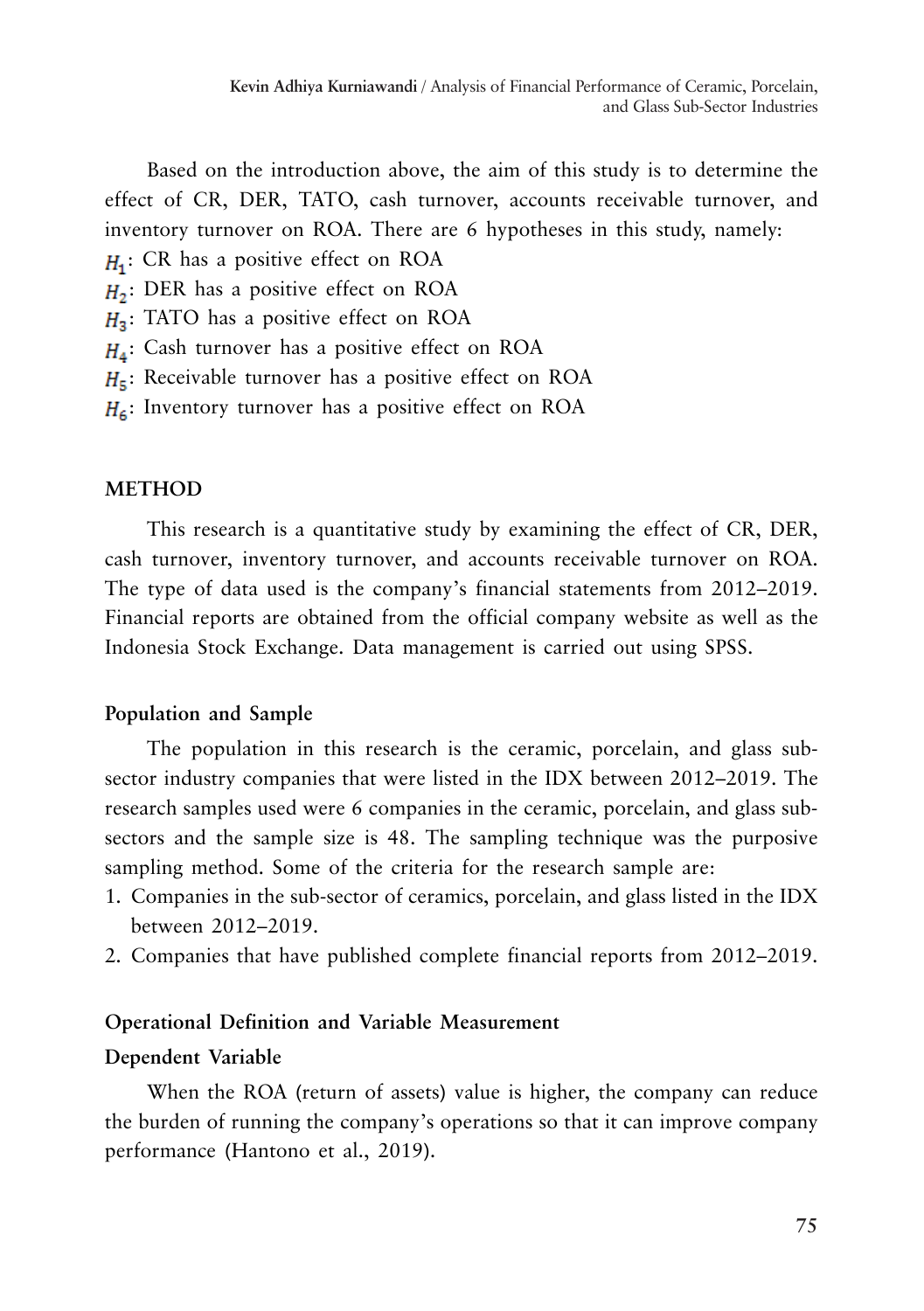$$
ROA = \frac{EAT}{Total Assets}
$$

## **Dependent Variable**

A high MBV (market book value) indicates higher interest of investors to invest by seeing the performance or high company value (Inah & Redawati, 2019).

$$
MBV = \frac{Price per Share}{Book Value per Share}
$$

#### **Independent Variable**

Current assets that have high value explains that the company has good performance because the company can fulfil its obligations (Tunyi et al., 2019).

$$
CR = \frac{Current\ Assets}{Current\ Liability}
$$

#### **Independent Variable**

Debt to Equity Ratio is a calculation of the solvency ratio. When a company has a high DER value, it is an indication of an unhealthy company condition because the total debt owed by the company is greater than the total capital (Hantono et al., 2019).

$$
DER = \frac{Total Liability}{Total Equity}
$$

#### **Independent Variable**

High total asset turnover will have an impact on company valuation. The high value of TATO shows that management can utilize each of its assets to increase the company's share price (Hantono et al., 2019).

$$
TATO = \frac{Sales}{Total Assets}
$$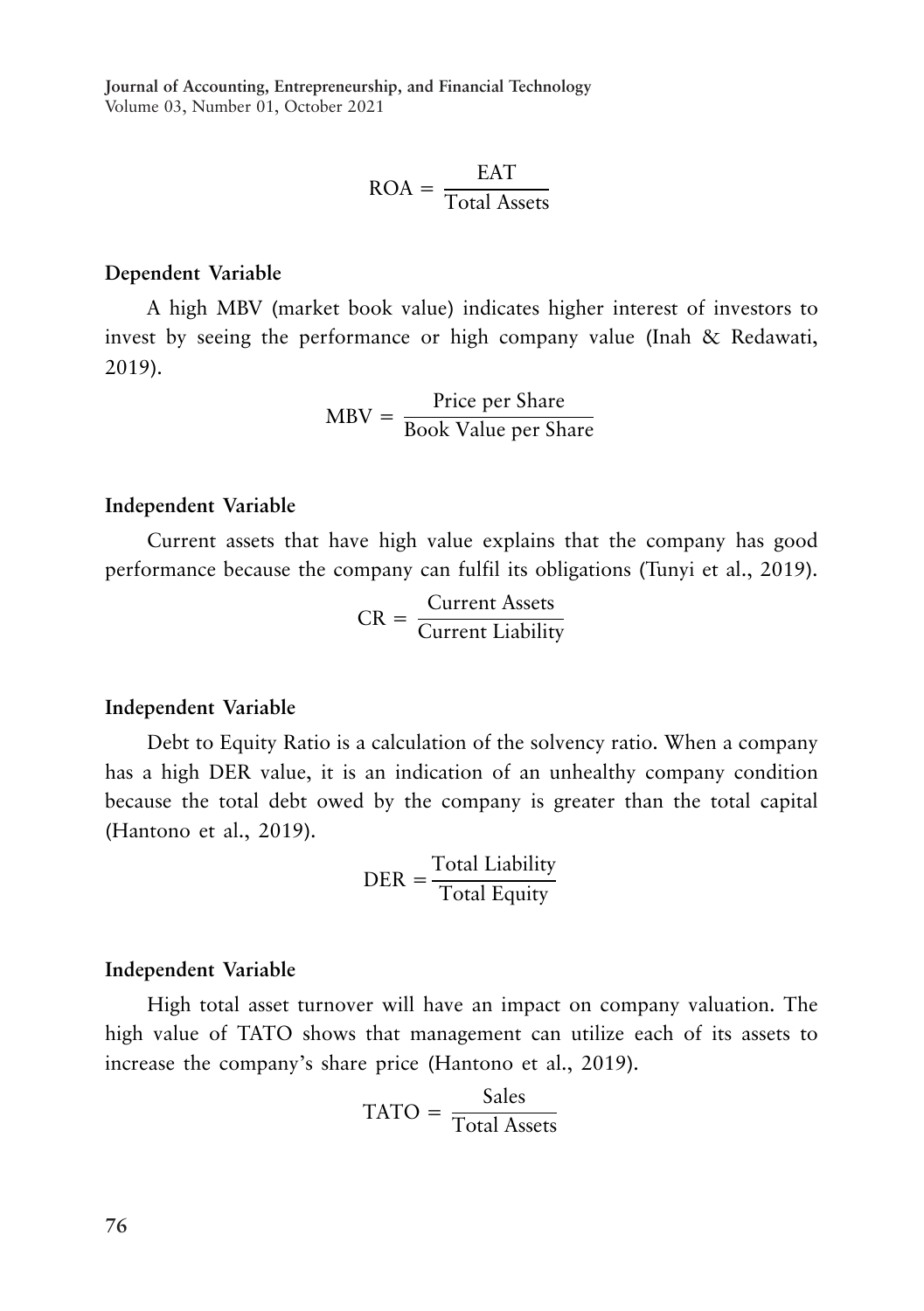## **Independent Variable**

High cash turnover shows that the company is using its cash effectively and efficiently. An increase in sales has an impact on increasing profits (Nurafika & Almadany, 2018).

 $\text{Cash Turnover} = \frac{\text{Sales}}{\text{Average Cash}}$ 

## **Independent Variable**

High accounts receivable turnover shows that the company can efficiently use capital to improve the company (Nurafika & Almadany, 2018).

 $\text{Receivable Turnover} = \frac{\text{Sales}}{\text{Average Receivable}}$ 

#### **Independent Variable**

High inventory turnover shows that the company can efficiently manage inventory to increase sales and company profits (Nurafika & Almadany 2018).

> Inventory Turnover = COGS Average Inventory

#### **Data Analysis Method**

Data analysis method is using SPSS. The research was conducted using multiple linear regression tests. Before performing the regression test, several classical assumption tests were carried out. The stage in testing the classical assumptions is the normality test with the Kolmogorov-Smirnov Test. The heteroscedasticity test used the Glejser test, multicollinearity test by taking 2 tolerance values and VIF values. Autocoleration test with the Durbin-Watson test.

#### **RESULTS**

#### **Descriptive Statistics**

Table 1 has shown that the minimum value of CR is -1,47 and the maximum value is 0,77. The mean value in this study is 0,1833. The minimum value of CR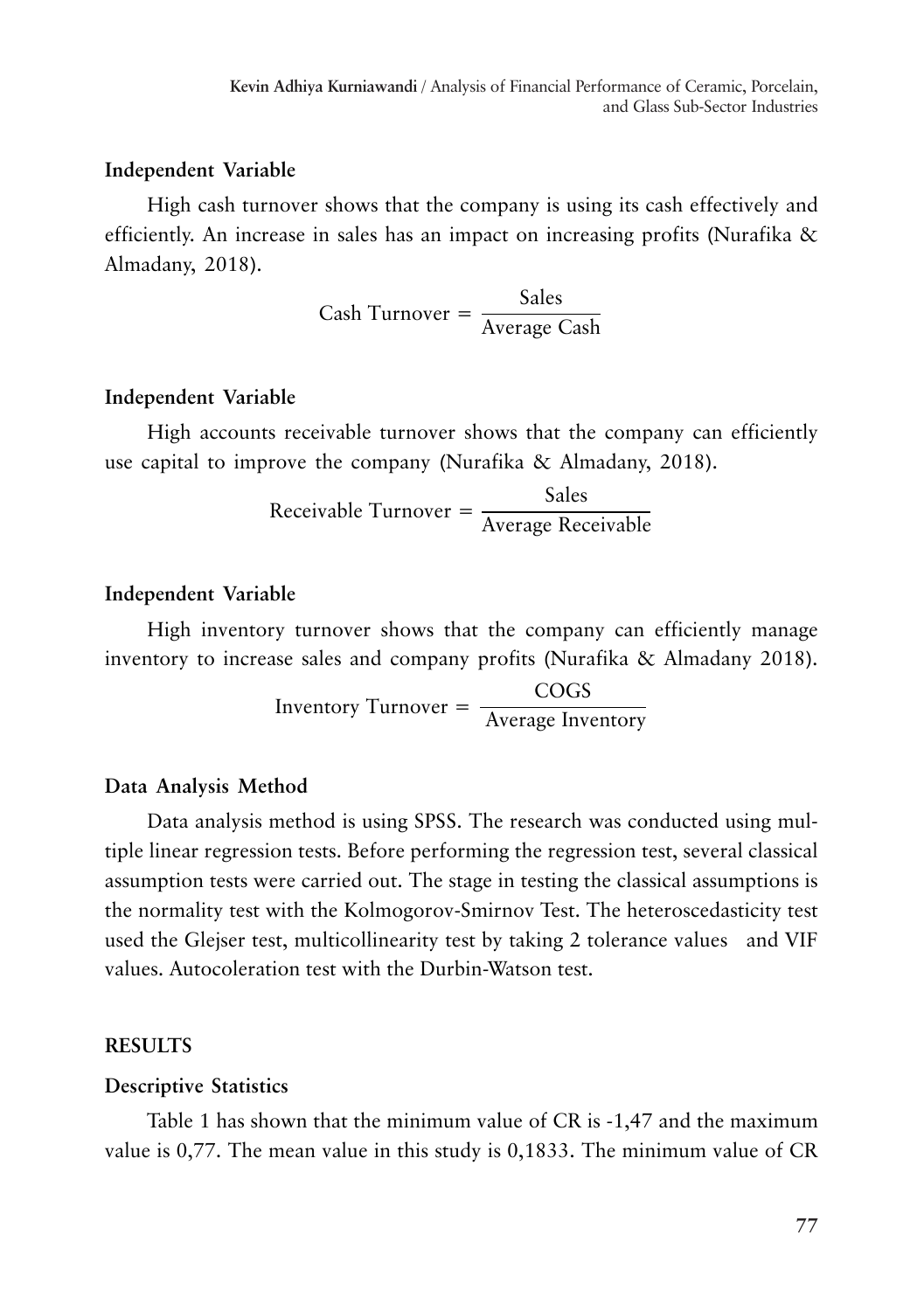is -1,47 from IKAI in the 2017 financial statements. In 2017, IKAI carried out a business plan, namely importing with world producers to compete with other companies. From this step, the value of current liabilities increased drastically by Rp 48 billion. The maximum value of KIA was 0,77 in the 2012 report, while this year the company had an increase in current assets of Rp 66 billion. Meanwhile, the minimum value of DER is -1,07 and the maximum value is 0,73 and has a mean value of -0,1637. The minimum value of DER is -1,07 from IKAI in the 2016 financial statements. In 2016, the company's equity in this company experienced a decline due to bearing a total loss of IDR 472 billion. The maximum value of MLIA is 0,73 in the 2015 financial statements and the company had increased its performance from 2014 as proven by the DER improvement.

According to Table 1 were found the minimum value of TATO is -2,07 and the maximum value is 0,28 and has a mean value of -0,2235. The minimum value of TATO is -2,07 from IKAI in the 2018 financial report, the company experienced a decreased performance from 2017 which was unable to compete in the market so that in 2018 sales only reached 0,84% of its total assets. The maximum value of TOTO is 0,28 in the 2014 financial statements, this company had sales of 184,18% of its total assets, which is IDR 2,05 trillion. Furthermore, the minimum value of PPKS is -0,53 and the maximum value is 3,00 and the mean value of 1,9516. The minimum value of PPKS is -0,53 from the IKAI in the 2018 financial statements. This is because in that year the net cash was used to pay suppliers, transaction costs from the acquisition of subsidiaries, interest payments, etc. and amounted to IDR 47,5 billion. The maximum value of AMFG was 3,00 in the 2015 financial statements, the company in that year expanded so that its cash management towards sales was 1,01 times.

Table 1 in this study has pointed out that the minimum value of PPPT is 0,32 and the maximum value is 1,37 and the mean value is 0,7466. The minimum value of PPPT is 0,32 from KIA in the 2017 financial report. In this year, there were many credit sales to related parties with KIA, thereby increasing the PPPT ratio. The maximum value of IKAI was 1,37 in the 2019 financial report, an increase in sales of Rp 73 billion but the increase in receivables was only Rp 15,4 billion which was only 21% of sales made in 2019.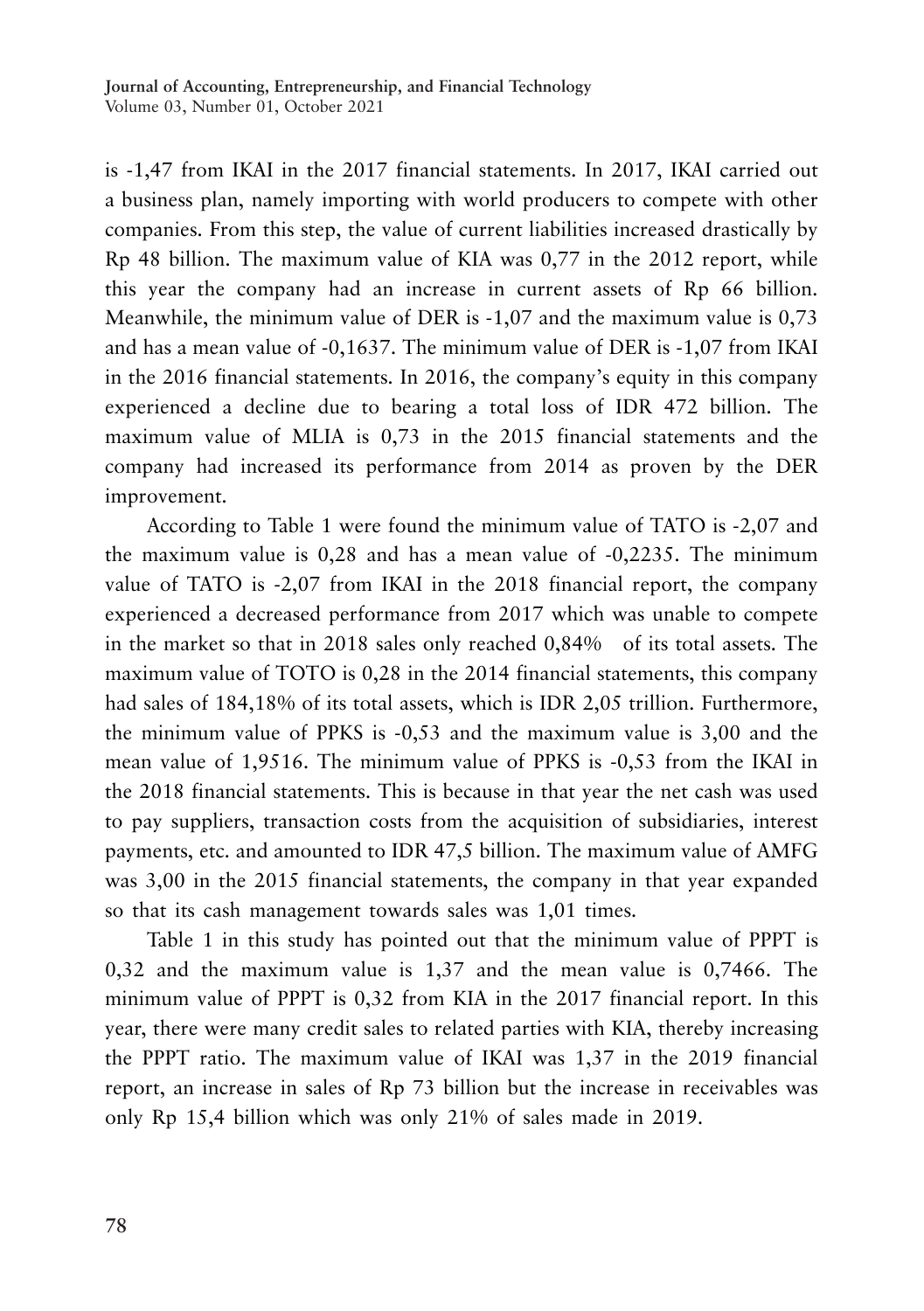The study result in Table 1 showed the minimum value for PPPR is 0,8 and the maximum value is 1,28 and the mean value is 0,6483. The minimum value of PPPR is 0,8 of the IKAI in the 2019 financial report because the company has a final stock of IDR 34,29 billion and only issues goods with an HPP of IDR 22,16 billion so that the company provides too many goods for the needs of the following year. The maximum value of ARNA was 1,28 in the 2014 financial statements, the year ARNA issued goods with an HPP of Rp 1,09 trillion and only had an ending inventory of Rp 58,18 billion, where the company is doing well in its corporate activities.

| <b>Descriptive Statistics</b> |    |         |         |           |
|-------------------------------|----|---------|---------|-----------|
|                               | N  | Minimum | Maximum | Mean      |
| LG10 CR                       | 43 | $-1,47$ | ,77     | ,1833     |
| LG10 DER                      | 43 | $-1,07$ | ,73     | $-1637$   |
| LG10 TATO                     | 43 | $-2,07$ | , 28    | $-.2235$  |
| LG10 PPKS                     | 43 | $-0.53$ | 3,00    | 1,9516    |
| LG10 PPPT                     | 43 | , 32    | 1,37    | ,7466     |
| LG10 PPPR                     | 43 | ,08     | 1,28    | ,6483     |
| LG10 ROA                      | 43 | $-3,11$ | $-57$   | $-1,2960$ |

**Table 1 Descriptive Statistics**

### **Classic Assumption Test**

## **Normality Test, Heteroscedasticity, Autocorrelation, and Multicollinearity**

Based on Table 2, the value of the normality test of the ROA model has a value above 0,05, which indicates that the data from the sample taken is normal. Table 3 illustrates the value of the heteroscedasticity test results in this study as more than 0,05 in each variable in the ROA research model. It can be said that the data used is homoscedastic. Table 4 describes the autocorrelation test on the ROA model. The ROA model has a result of 2,173 which lies in excess of dU 1,8265. These results indicate that the data in the ROA model does not have autocorrelation symptoms. Table 5 shows the results of the multicollinearity test, in the ROA model the tolerance value has a value of more than 0,1 and a VIF value of less than 10 which indicates that the data used does not have multicollinearity.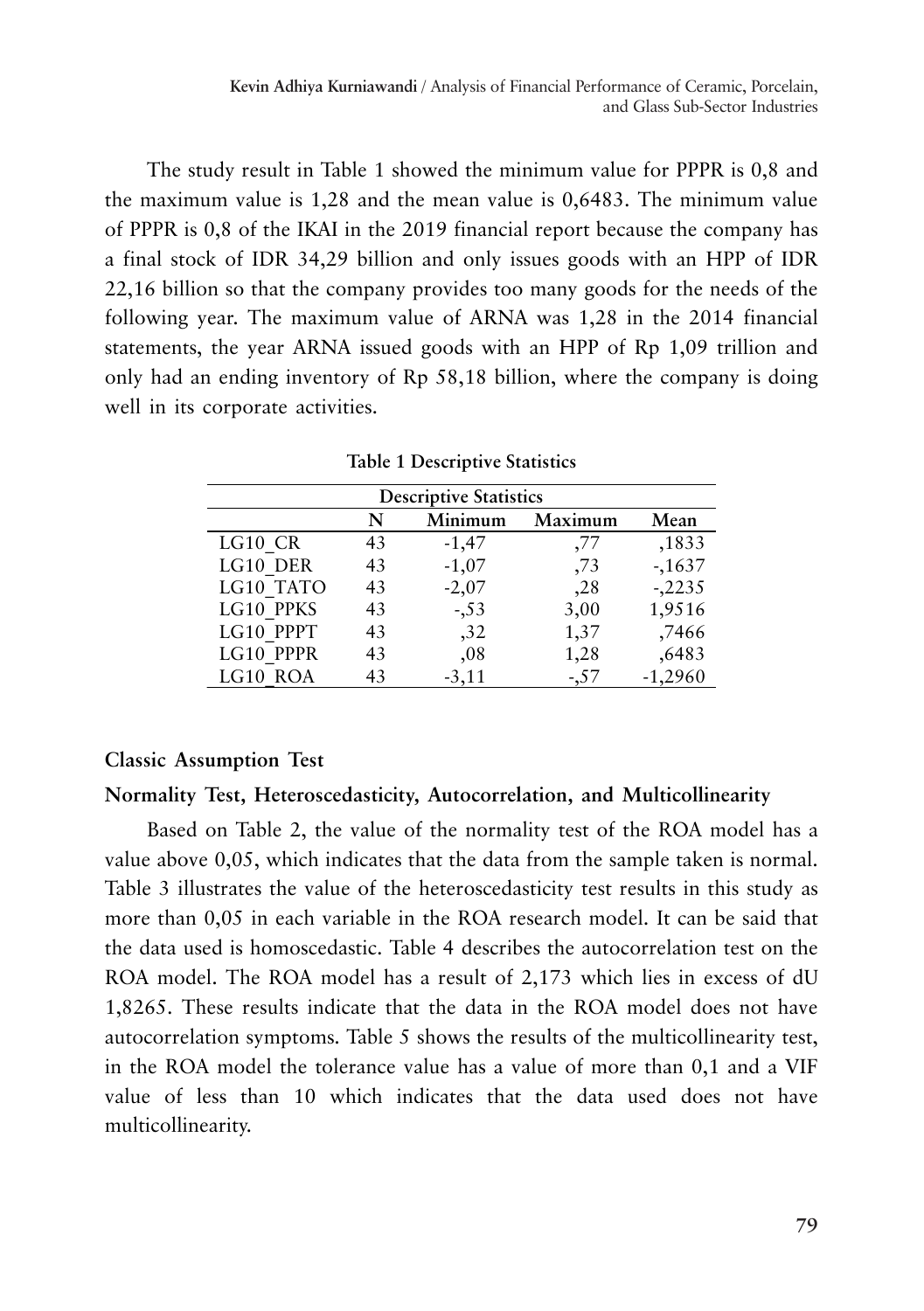| <b>Table 2 Normality Test</b> |  |
|-------------------------------|--|
|-------------------------------|--|

| Asymp. Sig. (2-tailed) | 11 LIX 3 |
|------------------------|----------|

#### **Table 3 Heteroscedasticity Test**

| LG10 CR    | 0,079 |
|------------|-------|
| LG10 DER   | 0,223 |
| LG10 TATO  | 0,226 |
| LG10 PPPKS | 0,395 |
| LG10 PPPT  | 0,97  |
| LG10 PPPR  | 0,917 |

#### **Table 4 Autocorrelation Test**

| Durbin-Watson |  |  |
|---------------|--|--|
| 2,173         |  |  |

#### **Table 5 Multicollinearity Test**

|           | <b>Collinearity Statistic</b> |            |
|-----------|-------------------------------|------------|
|           | Tolerance                     | <b>VIF</b> |
| LG10 CR   | 0,911                         | 1,097      |
| LG10 DER  | 0,727                         | 1,376      |
| LG10 TATO | 0,971                         | 1,03       |
| LG10 PPKS | 0,894                         | 1,118      |
| LG10 PPPT | 0,773                         | 1,293      |
| LG10 PPPR | 0,929                         | 1,076      |

The results of data analysis from the financial statements are shown in the F test in Table 6. The data has a result of 1,718,678 on ROA, which exceeds the F table value of 2,44 and the result is a significance value of less than 0,05, indicating that the independent variable affects the ROA model.

|  | Table 6 F-test |
|--|----------------|
|--|----------------|

|     |           | $\text{Sig}$ |
|-----|-----------|--------------|
| ROA | 1,718,678 | 0,000        |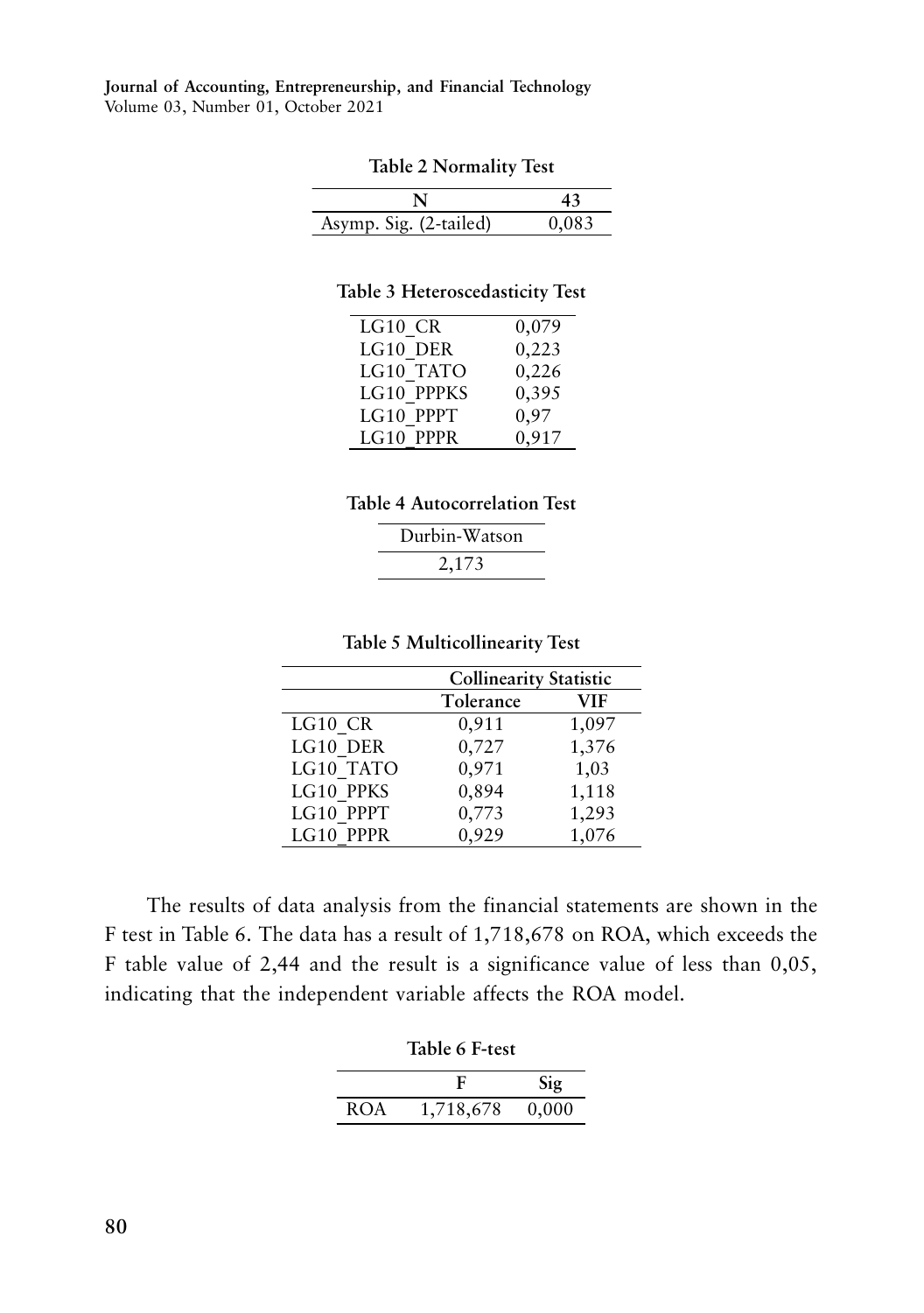## **Multiple Linear Regression Analysis Test**

Based on the results of the regression test analysis, the equation can be formulated as follows:

 $ROA = -0.548 + 0.156CR - 0.88DER + 0.952TATO - 0.266PPKS + 0.328PPPT$ + 0,194PPPR

From this formula, if the independent variable remains constant, meanwhile the ROA has a coefficient of -0,31. The CR coefficient is 0,156 and it can be conducted that the increase in CR will increase ROA by 0,156. The relationship between CR and ROA has a positive effect and also has a unidirectional relationship. The CR value of 0,156 indicates that each increase of CR unit will increase the company's financial performance, namely the ROA variable of 0,156. If the value of CR increases, the company's ROA will also increase with CR. The DER coefficient of -0,88 means that each DER will decrease ROA by -0,88. This indicates a negative relationship, which means that each increase in DER will decrease ROA. The relationship between DER and ROA is an inverse correlation. The DER value of -0,88 in this study indicates that each increase of one DER unit means that it will decrease the company's financial performance, namely the ROA variable of -0,88. If the DER value increases, the company's ROA will decrease in the opposite direction to DER. TATO coefficient is 0,952, indicating that each increase in TATO will increase ROA by 0,952. It can be implied that TATO will increase ROA and the correlation of TATO and ROA is positive and unidirectional. The TATO value of 0,952 means that each increase of one TATO unit will increase the company's financial performance, namely the ROA variable, as much as 0,952. If the TATO value increases, the company's ROA will also increase with the TATO. The PPKS coefficient has a value of -0,266, indicating that every increase in PPKS will reduce ROA by the coefficient value of 0,266. PPKS and ROA have a negative and inverse relationship. The PPKS value of -0,266 indicates that each increase of one PPKS unit means that it will reduce the company's financial performance, namely the ROA variable, as much as -0,266. If the PPKS value increases, the company's ROA will decrease in the opposite direction to DER. The PPPT coefficient of 0,328 means that PPPT and ROA have a positive and unidirectional relationship. This relationship can be explained that each increase in PPPT will increase ROA by 0,328. The PPPT value of 0,328 indicates that each increase of one PPPT unit will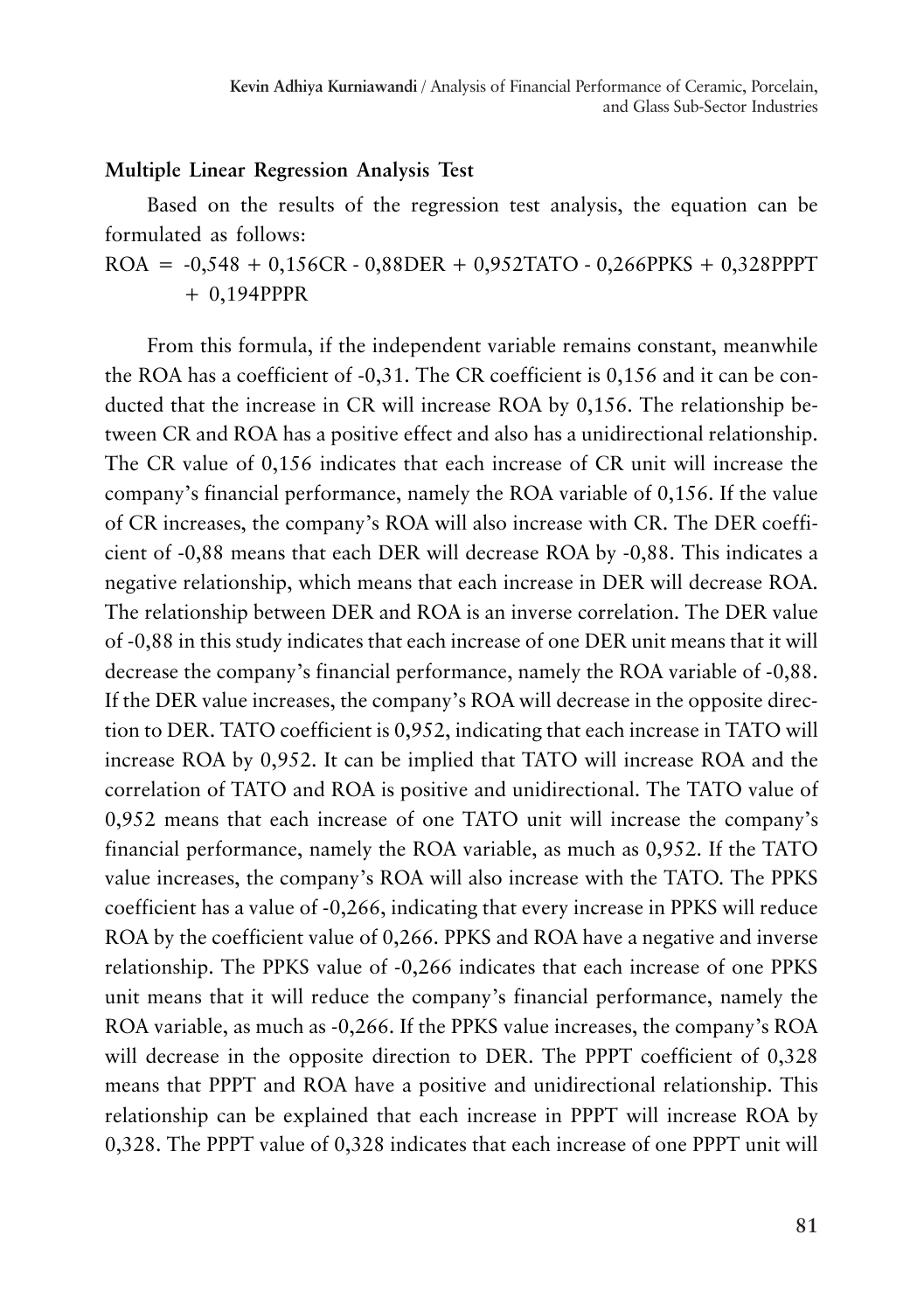increase the company's financial performance, in this study refers as ROA, with the value of 0,328. The study result examined if the PPPT value increases, the company's ROA will also increase with the PPPT. The PPPR coefficient is 0,194 which means that PPPR and ROA have a positive and unidirectional relationship. It can be explained that each PPPR increase will increase the ROA by 0,194. The PPPR value of 0,194 indicates that each increase of one PPPR unit will increase the company's financial performance, namely the ROA variable, as much as 0,194. If the PPPR value increases, the company's ROA will also increase with the PPPR.

Table 7 shows the significance of the test results for each variable tested. The significance value of CR on ROA is less than 0,05 and based on the regression results, the direction of the relationship is positive. So, it can be concluded that there is a significant positive effect between CR and ROA. As a result, the first hypothesis is accepted. The significance value of DER on ROA is greater than 0,05 and the direction of the relationship is negative, so it can be concluded that there is no significant influence between DER and ROA. Therefore, in this study the second hypothesis is rejected. The significance value of TATO to ROA is less than 0,05 and based on the regression results, the direction of the relationship is positive. So, it can be concluded that there is a significant positive effect between TATO and ROA. As a result, the third hypothesis is accepted. The significance value of PPKS on ROA is greater than 0,05 and based on the regression results, the direction of the relationship is negative. So, it can be concluded that there is no significant influence between PPKS and ROA. As the result, the fourth hypothesis is rejected. The significance value of PPPT on ROA is higher than 0,05 and following by the regression analysis states the direction of the relationship is negative. So, it can be found that there is no significant influence between PPPT and ROA. As the result, the fifth hypothesis is rejected. The significance value of PPPR on ROA is greater

| <b>ROA</b>  | в       | Sig   | Explanation   |
|-------------|---------|-------|---------------|
| CR.         | 0,156   | 0,039 | Significant   |
| <b>DER</b>  | $-0,88$ | 0,309 | Insignificant |
| <b>TATO</b> | 0,952   | 0,000 | Significant   |
| <b>PPKS</b> | $-2,66$ | 0,275 | Insignificant |
| <b>PPPT</b> | 0,328   | 0,281 | Insignificant |
| <b>PPPR</b> | 0,194   | 0,085 | Insignificant |

**Tabel 7 t-Test**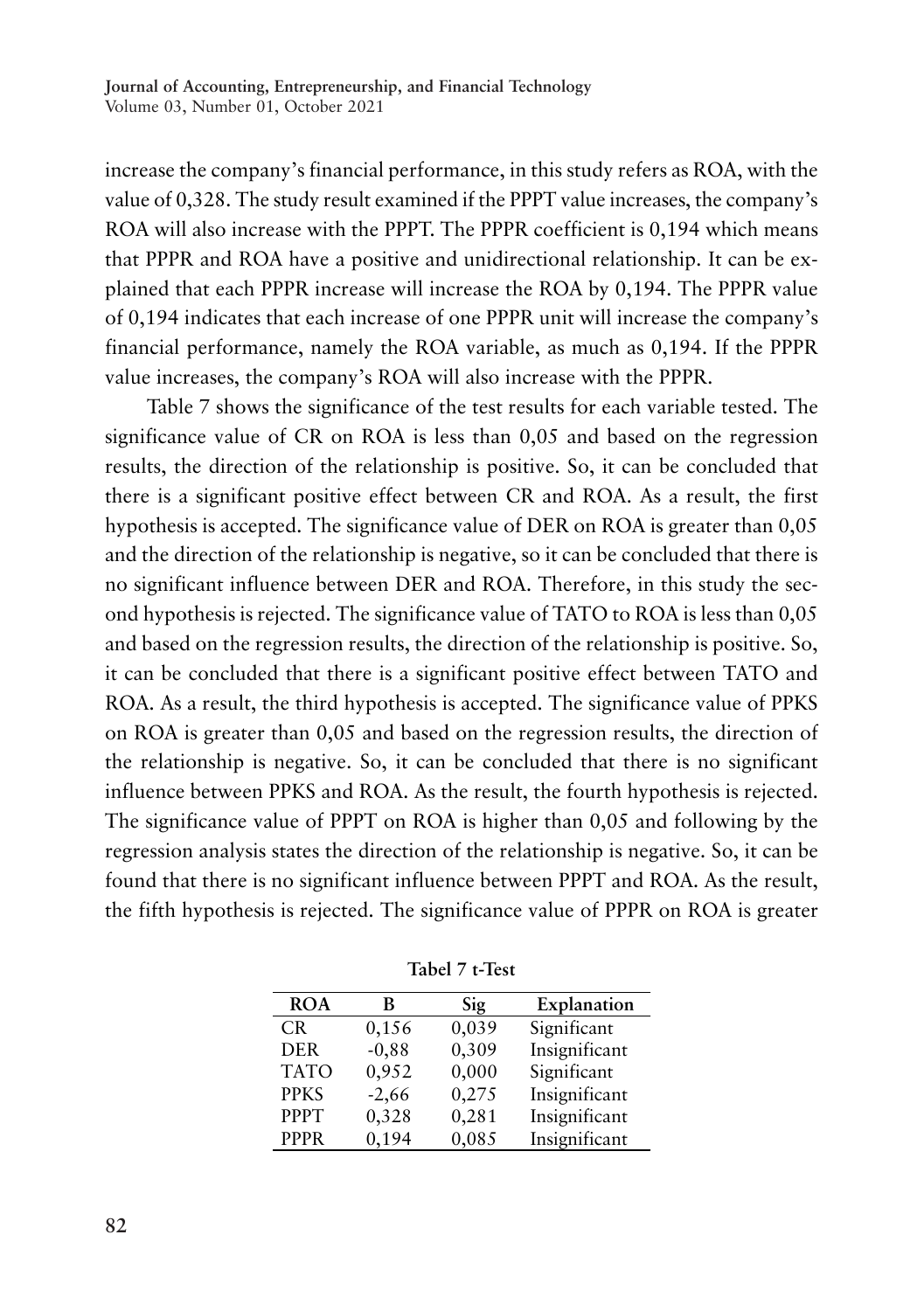than 0,05 and based on the regression results, the direction of the relationship is positive. So, it can be concluded that there is no significant influence between PPPT and ROA. As a result, the sixth hypothesis is rejected.

# Adjusted **R<sup>2</sup>** Test

Based on Table 8, it can be seen that the adjusted  $\mathbb{R}^2$  value of ROA is 0,997 or 99,70%. This explains that the independent variables are CR, DER, TATO, PPKS, PPPT, and PPPR from this study can explain 99,70% of ROA.

## **DISCUSSION**

The results showed that the current ratio affects the return of assets so that the first hypothesis is accepted. The increased CR value indicates that the company has been able to fulfill its obligations and has a good performance in increasing profits. So when CR increases, ROA increases. The results of this study are in line with (Angelina et al., 2020). However, these results are not in line with the research by (Solihin, 2019) that stated how increased CR has an impact on decreasing ROA. The result of the second hypothesis research is accepted, as it shows that debt to equity affects the return of assets. Higher DER will result in the increase in ROA. When the amount of debt approaches the amount of capital, it will affect profitability. The results of the study are in line with Hantono et al. (2019) and Angelina et al. (2020). The results of the study on TATO and ROA showed a positive influence and the sixth hypothesis was accepted. The increase in TATO will be followed by an increase in ROA. This shows that the company makes use of every asset it owns to increase company profit. These results are in line with those of (Supardi et al., 2018). The PPKS variable does not affect ROA so that the fourth hypothesis is rejected. This is because an increase in PPKS cannot increase ROA due to an increase in PPKS which shows that the company manages cash efficiently, but it cannot be ascertained that cash management can have an impact on increasing company profit or sales. This study is in line with the research results of Hantono et al. (2019) and Angelina et al. (2020). Also, the relationship between PPPT does not affect ROA so that the fifth hypothesis is rejected. This is because high credit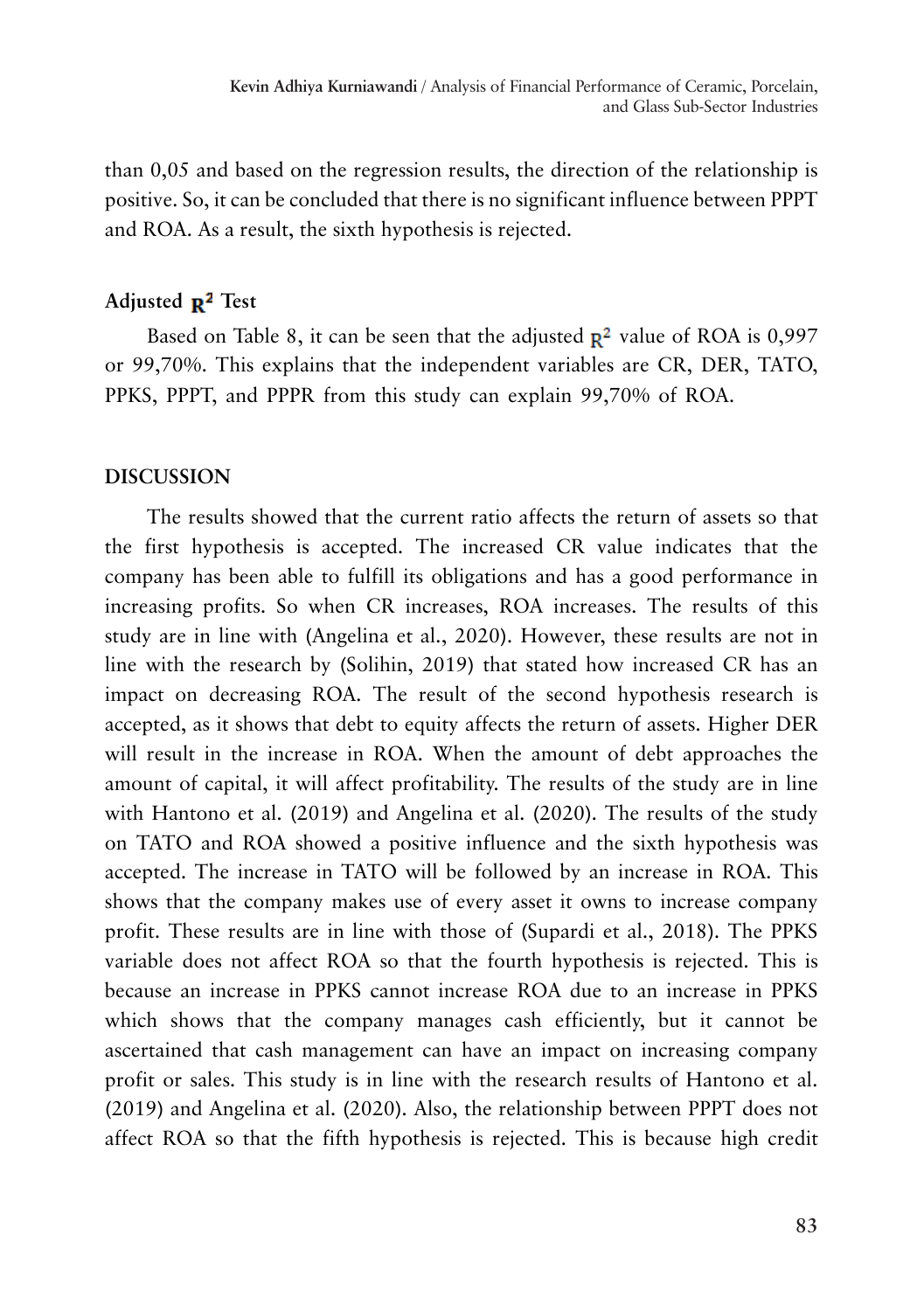sales have an impact on increasing the number of company receivables so that this can affect company profits. The results of this study are in line with Hantono et al. (2019). PPPR has no significant effect on ROA. PPPR can reduce the risk of loss so that this can have an impact on the increase in company profits. The results of this study are in line with Nurafika & Almadany (2018).

## **Conclusion**

Based on the results of the research on the financial performance of industrial companies in the ceramic, porcelain, and glass sub-sector, it can be concluded that CR and TATO affect ROA. DER, PPKS, and PPPT variables do not affect ROA. On the other hand, CR variable has a positive effect on ROA, and TATO affects ROA.

#### **Limitations and Suggestions**

In this study, there are several limitations, including the researcher only uses six companies because many companies are newly established so that they are not included in the research criteria.

Suggestions obtained from this research for further research are subsequent research should use samples from other companies in other industries. For example, from basic industry and chemicals sub-sectors. Using other sectors as samples will produce different results because the samples used are different and have different industry characteristics. Adding other variables following the characteristics of the industry to be studied so the results obtained can be maximized based on the research conducted.

## **REFERENCES**

Angelina, C., Sharon, S., Lim, S., Lombogia, J. Y. R., & Aruan, D. A. (2020). Pengaruh Current Ratio, Debt to Equity, Perputaran Kas dan Total Asset Turnover (TATO) Terhadap Profitabilitas pada Perusahaan Food & Beverages yang terdaftar di Bursa Efek Indonesia. *Owner*, *4*(1), 16. https:// doi.org/10,33395/owner.v4i1,178.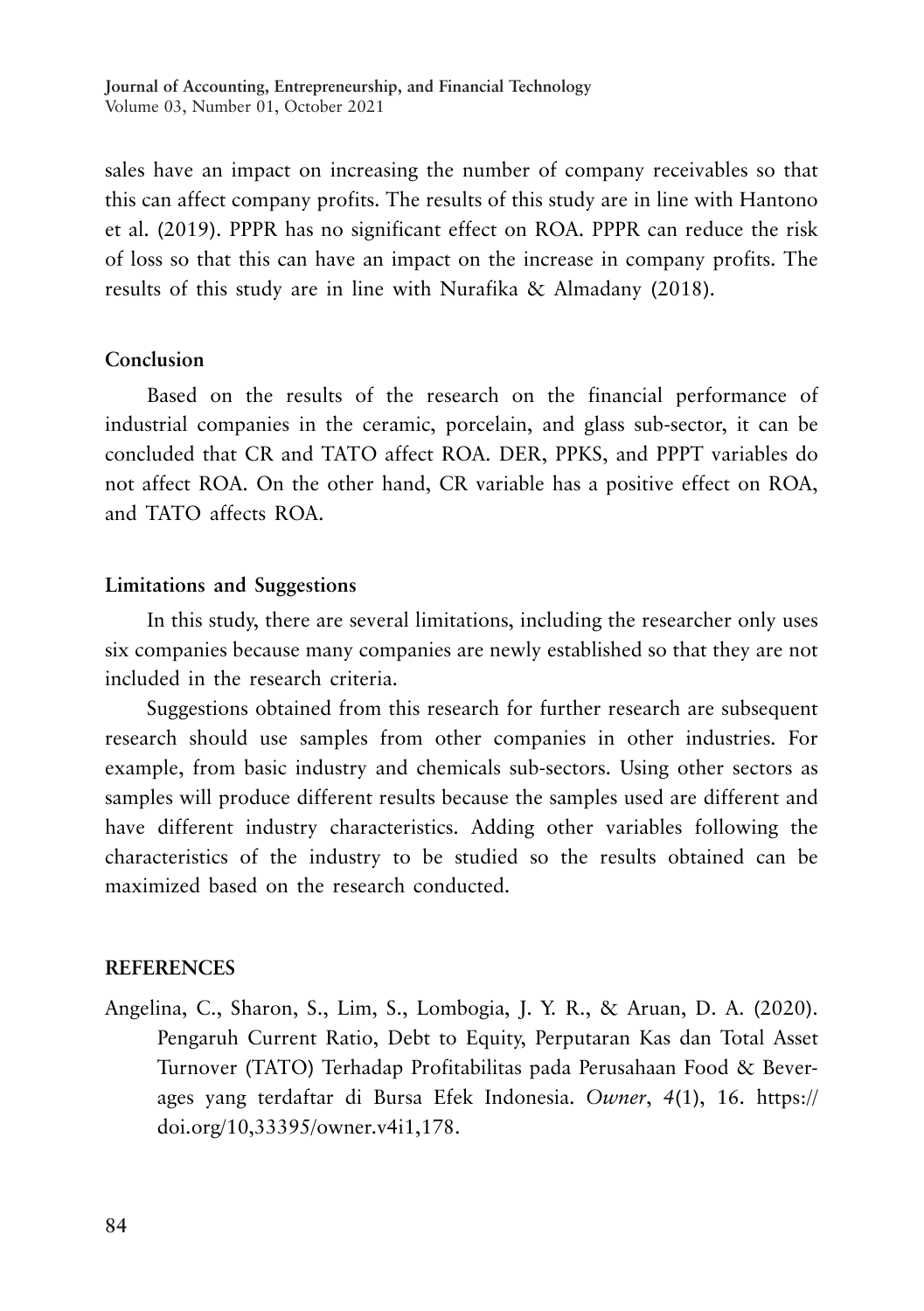- Brigham, F. & Houston Joel, F. (2018). *Dasar-Dasar Manajemen Keuangan,* Buku 1 Edisi 14 (14th ed.). Jakarta: Salemba Empat.
- Hantono, H., Guci, S. T., Manalu, E. M. B., Hondro, N. A., Manihuruk, C. C., Perangin- Angin, M. B., & Sinaga, D. C. (2019). Pengaruh Perputaran Kas, Perputaran Piutang, Perputaran Persediaan, Current Ratio, dan Debt to Equity Ratio, Total Assets Turn Over terhadap Profitabilitas. *Owner*, *3*(1), 116. https://doi.org/10,33395/owner.v3i1,110.
- Inah, I. & Redawati. (2019). Pengaruh Market to Book Value, Likuiditas, dan Leverage terhadap Keputusan Hedging pada Perusahaan Sektor Keuangan yang Terdaftar di BEI. *Jurnal Sains Manajemen dan Kewirausahaan*, *3*(1),  $1 - 7.$
- Novitasari, D. & Mahardhika, A. S. (2019). Struktur Modal dan Profitabilitas pada Perusahaan Manufaktur Sektor Aneka Industri. *Jurnal Akuntansi Keuangan dan Bisnis*, *12*(1), 49–56. https://doi.org/10,35143/jakb.v12i1, 2483.
- Nurafika, R. A. & Almadany, K. (2018). Pengaruh Perputaran Kas, Perputaran Piutang, Perputaran Persediaan terhadap Profitabilitas pada Perusahaan Semen. *Jurnal Akuntansi dan Bisnis/: Jurnal Program Studi Akuntansi*, *4*(1). https://doi.org/10,31289/jab.v4i1,1532.
- Riski, K. M. (2018). *Pada Perusahaan Sub-Sektor Keramik, Porselen, dan Kaca Yang*, *6*(1).
- Solihin, D. (2019). Pengaruh Current Ratio dan Debt to Equity Ratio terhadap Return on Asset (Roa) pada PT Kalbe Farma, Tbk. *KREATIF Jurnal Ilmiah Prodi Manajemen Universitas Pamulang*, *7*(1), 115–122.
- Supardi, H., H. Suratno, H. S., & Suyanto, S. (2018). Pengaruh Current Ratio, Debt to Asset Ratio, Total Asset Turnover dan Inflasi Terhadap Return on Asset. *JIAFE (Jurnal Ilmiah Akuntansi Fakultas Ekonomi)*, *2*(2), 16–27. https://doi.org/10,34204/jiafe.v2i2,541.
- Tunyi, A. A., Agyei-Boapeah, H., Areneke, G., & Agyemang, J. (2019). Internal Capabilities, National Governance and Performance in African Firms. *Research in International Business and Finance*, *50*, 18–37. https://doi.org/ 10,1016/j.ribaf,2019,04,009.
- Wulandari, B., Sianturi, N. G., Hasibuan, N. T. E., Ginting, I. T. A., & Simanullang, A. (2020). Pengaruh Likuiditas, Manajemen Aset, Perputaran